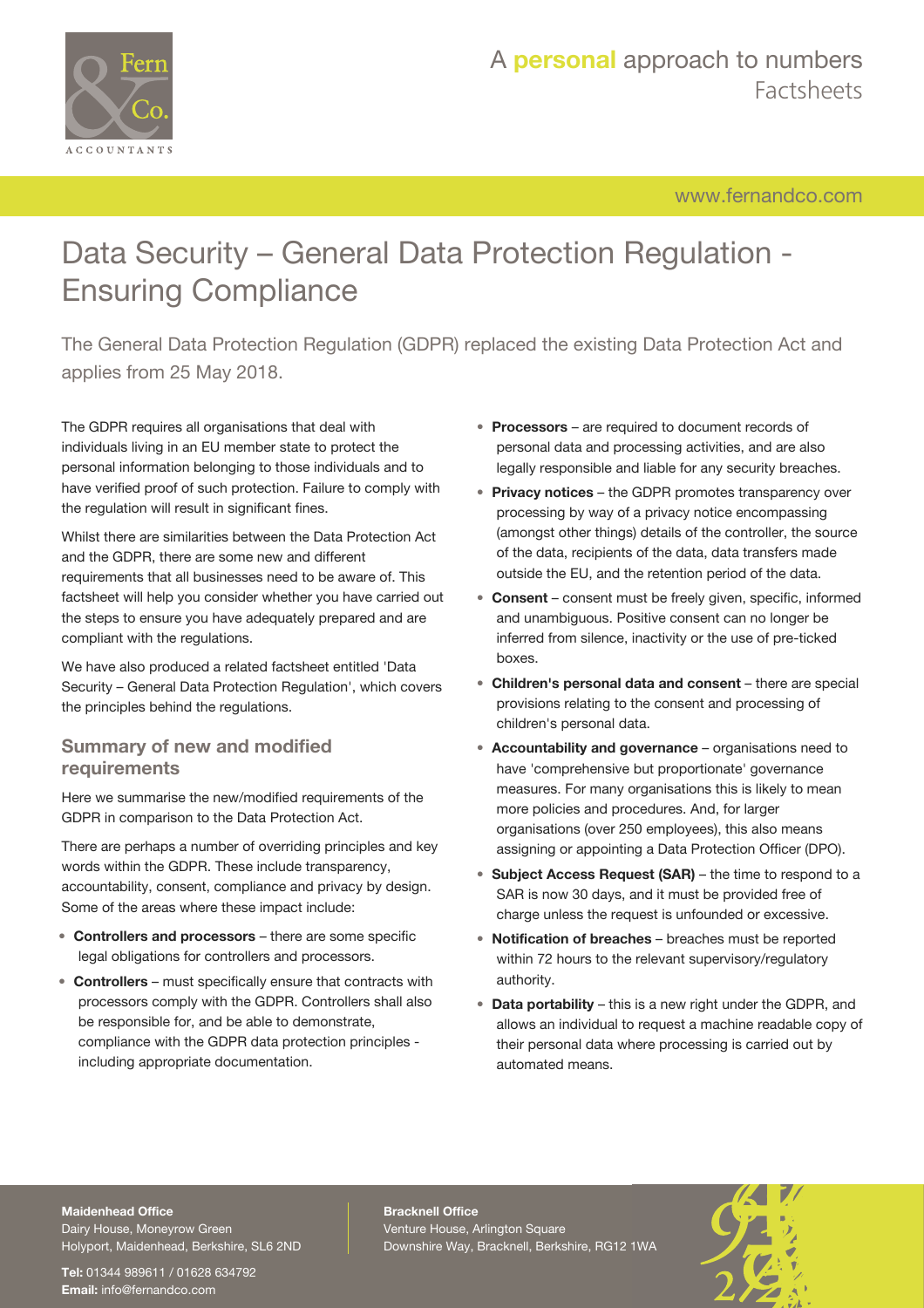

## A **personal** approach to numbers Factsheets

### [www.fernandco.com](http://www.fernandco.com)

#### **Summary of key preparatory steps**

The ICO have produced a twelve step checklist to help organisations get themselves ready for compliance.

- **Awareness** the decision makers and key people in the organisation need to be made aware that law is changing. They need to appreciate the impact, and quantify and allocate resources to ensure compliance.
- **Information held** what personal data is held, where it came from and who it is shared with should be documented. It may be necessary to arrange for an information audit to be performed.
- **Communicating privacy information** existing privacy notices should be reviewed, and, if necessary, updated. Enhanced disclosure may be necessary to take into account all the new rights of individuals. If a privacy notice(s) does not exist, then one will need to be constructed.
- **Individuals' rights** review the eight key rights individuals have under the GDPR, and whether existing procedures and policies cover all these rights.
- **Subject access requests** update subject access rights procedures to take into account the rules.
- **Lawful basis for processing personal data** the lawful basis for processing activity should be documented and communicated in the privacy notice(s) – also see three above.
- **Consent** consent under the GDPR relies on a positive and transparent opt-in. Existing consent mechanisms and procedures may need to be updated.
- **Children** children's consent and children's personal data is given special protection under the GDPR. In some cases, a parent or guardian may be required to give consent.
- **Breaches** the right procedures need to be in place to detect, report and investigate a breach of personal data security. All organisations must report breaches to the ICO (as well as, perhaps, their own regulatory body).
- **Privacy by design** this is a legal requirement of the GDPR. In particular, an Impact Assessment should be performed even where it is not mandatory.
- **Data Protection Officer** someone in the organisation should be designated the responsibility for compliance. A Data Protection Officer is formally required in certain circumstances.
- **International** if the organisation operates in more than one EU member state, a lead data protection supervisory authority needs to be nominated. This is usually the country in which significant decisions are made about processing activities.

#### **Documentation**

Documentation of the processing activities carried out by the organisation is required. Documentation should cover the purposes of processing data, data sharing and data retention policies and procedures.

A good starting point might be the firm's existing Data Protection Act annual registration form. However, this is only a starting point - the GDPR requirements for documentation are much more explicit than under the Data Protection Act.

Data controllers and data processors have their own separate obligations, and these are covered in more detail here - [ICO guide to GDPR](https://ico.org.uk/for-organisations/guide-to-the-general-data-protection-regulation-gdpr/documentation/)

There are limited exemptions for firms employing less than 250 employees, in which case documentation is only required for processing activities that:

- are not occasional
- are likely to impact the rights and freedoms of individuals; and
- involve special category data or criminal conviction and offence data.

A more detailed step-by-step guide on how to proceed with the documentation process can be found using the link above.

#### **Maidenhead Office**

Dairy House, Moneyrow Green Holyport, Maidenhead, Berkshire, SL6 2ND

**Tel:** 01344 989611 / 01628 634792 **Email:** [info@fernandco.com](mailto:info@fernandco.com)

**Bracknell Office** Venture House, Arlington Square Downshire Way, Bracknell, Berkshire, RG12 1WA